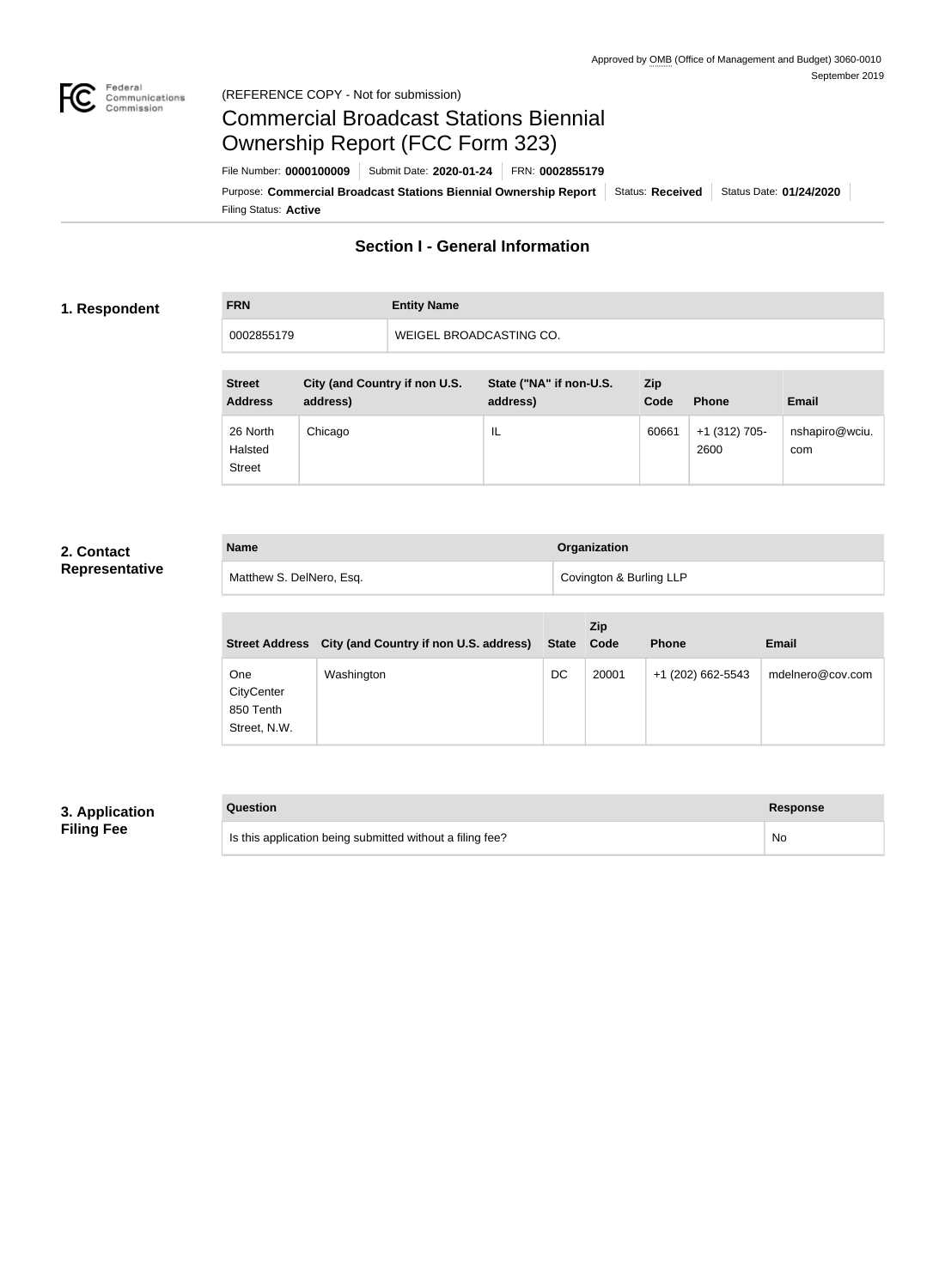| <b>Fees</b> | <b>Application Type</b> | <b>Form Number</b> | <b>Fee Code</b> | Quantity | Fee Amount | <b>Subtotal</b> |
|-------------|-------------------------|--------------------|-----------------|----------|------------|-----------------|
|             |                         |                    |                 |          | Total      |                 |

**4. Nature of Respondent**

| (a) Provide the following information about the Respondent: |                        |
|-------------------------------------------------------------|------------------------|
| <b>Relationship to stations/permits</b>                     | Licensee               |
| <b>Nature of Respondent</b>                                 | For-profit corporation |

**(b) Provide the following information about this report:**

| <b>Purpose</b> | <b>Biennial</b>                                                                                                                                                                        |
|----------------|----------------------------------------------------------------------------------------------------------------------------------------------------------------------------------------|
| "As of" date   | 10/01/2019                                                                                                                                                                             |
|                | When filing a biennial ownership report or validating<br>and resubmitting a prior biennial ownership report, this<br>date must be Oct. 1 of the year in which this report is<br>filed. |

### **5. Licensee(s) and Station(s)**

### **Respondent is filing this report to cover the following Licensee(s) and station(s):**

| Licensee/Permittee Name | <b>FRN</b> |
|-------------------------|------------|
| WEIGEL BROADCASTING CO. | 0002855179 |

| Fac. ID No. | <b>Call Sign</b> | <b>City</b>       | <b>State</b> | <b>Service</b> |
|-------------|------------------|-------------------|--------------|----------------|
| 71426       | <b>WBND-LD</b>   | <b>SOUTH BEND</b> | IN           | <b>LPD</b>     |
| 168662      | WMEU-CD          | <b>CHICAGO</b>    | IL           | <b>DCA</b>     |
| 168664      | WFBN-LD          | <b>ROCKFORD</b>   | IL           | <b>LPD</b>     |

# **Section II – Biennial Ownership Information**

**1. 47 C.F.R. Section 73.3613 and Other Documents**

Licensee Respondents that hold authorizations for one or more full power television, AM, and/or FM stations should list all contracts and other instruments set forth in 47 C.F.R. Section 73.3613(a) through (c) for the facility or facilities listed on this report. In addition, attributable Local Marketing Agreements (LMAs) and attributable Joint Sales Agreements (JSAs) must be disclosed by the licensee of the brokering station on its ownership report. If the agreement is an attributable LMA, an attributable JSA, or a network affiliation agreement, check the appropriate box. Otherwise, select "Other." Non-Licensee Respondents, as well as Licensee Respondents that only hold authorizations for Class A television and/or low power television stations, should select "Not Applicable" in response to this question.

#### Not Applicable.

| <b>Document Information</b>                     |                                                                       |  |
|-------------------------------------------------|-----------------------------------------------------------------------|--|
| Description of contract or instrument           | Articles of Incorporation, As Amended (Weigel Broadcasting<br>$Co.$ ) |  |
| Parties to contract or instrument               | Weigel Broadcasting Co.                                               |  |
| Date of execution                               | 12/1987                                                               |  |
| Date of expiration                              | No expiration date                                                    |  |
| <b>Agreement type</b><br>(check all that apply) | Other<br><b>Agreement Type:</b> Articles of Incorporation, As Amended |  |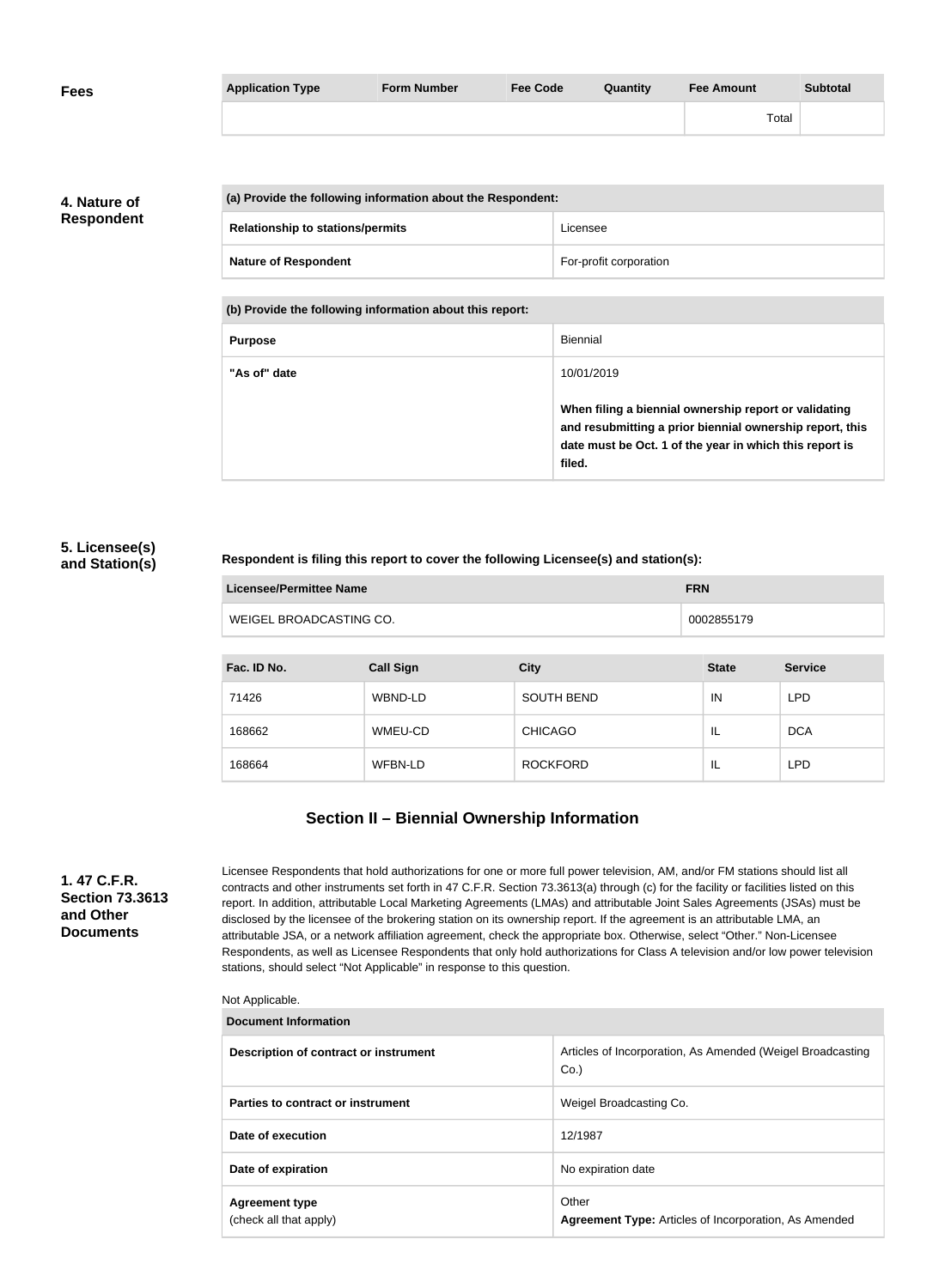#### **Document Information**

| Description of contract or instrument           | By-Laws, As Amended and Restated (Weigel Broadcasting<br>$Co.$ ) |
|-------------------------------------------------|------------------------------------------------------------------|
| Parties to contract or instrument               | Weigel Broadcasting Co.                                          |
| Date of execution                               | 04/2013                                                          |
| Date of expiration                              | No expiration date                                               |
| <b>Agreement type</b><br>(check all that apply) | Other<br>Agreement Type: By-Laws, As Amended and Restated        |

#### **Document Information**

| Description of contract or instrument           | Shareholders Agreement, As Amended (Weigel)<br>Broadcasting Co.)     |
|-------------------------------------------------|----------------------------------------------------------------------|
| Parties to contract or instrument               | Weigel Broadcasting Co. & Shareholders of Weigel<br>Broadcasting Co. |
| Date of execution                               | 08/2003                                                              |
| Date of expiration                              | No expiration date                                                   |
| <b>Agreement type</b><br>(check all that apply) | Other<br>Agreement Type: Shareholders Agreement, As Amended          |

#### **Document Information**

| Description of contract or instrument           | Network Affiliation Agreement (for WBND-LD) (Weigel<br>Broadcasting Co.) |
|-------------------------------------------------|--------------------------------------------------------------------------|
| Parties to contract or instrument               | American Broadcasting Companies, Inc. (ABC) & Weigel<br>Broadcasting Co. |
| Date of execution                               | 01/2016                                                                  |
| Date of expiration                              | 12/2020                                                                  |
| <b>Agreement type</b><br>(check all that apply) | Network Affiliation Agreement                                            |

#### **2. Ownership Interests**

**(a)** Ownership Interests. This Question requires Respondents to enter detailed information about ownership interests by generating a series of subforms. Answer each question on each subform. The first subform listing should be for the Respondent itself. If the Respondent is not a natural person, also list each of the officers, directors, stockholders, non-insulated partners, non-insulated members, and any other persons or entities with a direct attributable interest in the Respondent pursuant to the standards set forth in 47 C.F.R. Section 73.3555. (A "direct" interest is one that is not held through any intervening companies or entities.) List each interest holder with a direct attributable interest in the Respondent separately.

Leave the percentage of total assets (Equity Debt Plus) field blank for an interest holder unless that interest holder has an attributable interest in the Respondent solely on the basis of the Commission's Equity Debt Plus attribution standard, 47 C.F.R. Section 73.3555, Note 2(i).

In the case of vertical or indirect ownership structures, list only those interests in the Respondent that also represent an attributable interest in the Licensee(s) for which the report is being submitted.

Entities that are part of an organizational structure that includes holding companies or other forms of indirect ownership must file separate ownership reports. In such a structure do not report, or file a separate report for, any interest holder that does not have an attributable interest in the Licensee(s) for which the report is being submitted.

Please see the Instructions for further detail concerning interests that must be reported in response to this question.

The Respondent must provide an FCC Registration Number for each interest holder reported in response to this question. Please see the Instructions for detailed information and guidance concerning this requirement.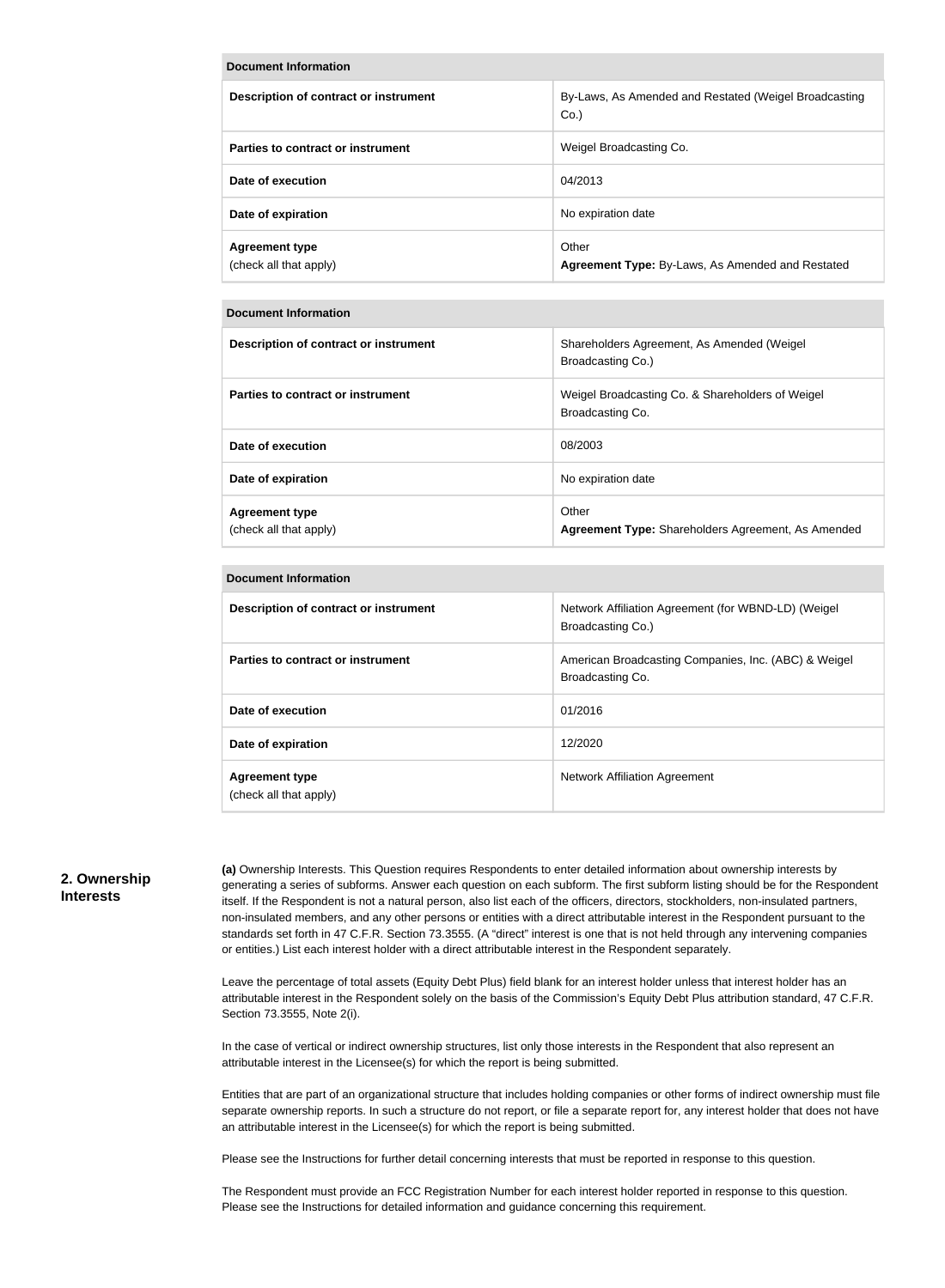| <b>Ownership Information</b>                                                                                                      |                                                         |                         |  |  |
|-----------------------------------------------------------------------------------------------------------------------------------|---------------------------------------------------------|-------------------------|--|--|
| <b>FRN</b>                                                                                                                        | 0002855179                                              |                         |  |  |
| <b>Entity Name</b>                                                                                                                | WEIGEL BROADCASTING CO.                                 |                         |  |  |
| <b>Address</b>                                                                                                                    | PO Box                                                  |                         |  |  |
|                                                                                                                                   | <b>Street 1</b>                                         | 26 North Halsted Street |  |  |
|                                                                                                                                   | <b>Street 2</b>                                         |                         |  |  |
|                                                                                                                                   | <b>City</b>                                             | Chicago                 |  |  |
|                                                                                                                                   | State ("NA" if non-U.S.<br>address)                     | IL                      |  |  |
|                                                                                                                                   | <b>Zip/Postal Code</b>                                  | 60661                   |  |  |
|                                                                                                                                   | Country (if non-U.S.<br>address)                        | <b>United States</b>    |  |  |
| <b>Listing Type</b>                                                                                                               | Respondent                                              |                         |  |  |
| <b>Positional Interests</b><br>(check all that apply)                                                                             | Respondent                                              |                         |  |  |
| <b>Tribal Nation or Tribal</b><br><b>Entity</b>                                                                                   | Interest holder is not a Tribal nation or Tribal entity |                         |  |  |
| <b>Interest Percentages</b><br>(enter percentage values                                                                           | Voting<br>0.0%<br><b>Jointly Held?</b><br>No            |                         |  |  |
| from 0.0 to 100.0)                                                                                                                | <b>Equity</b>                                           | 0.0%                    |  |  |
| 0.0%<br><b>Total assets (Equity Debt</b><br>Plus)                                                                                 |                                                         |                         |  |  |
| Does interest holder have an attributable interest in one or more broadcast stations<br>Yes<br>that do not appear on this report? |                                                         |                         |  |  |

# **Ownership Information**

| <b>FRN</b>                                                                            | 0020055612                                         |                         |
|---------------------------------------------------------------------------------------|----------------------------------------------------|-------------------------|
| <b>Name</b>                                                                           | Norman Shapiro                                     |                         |
| <b>Address</b>                                                                        | PO Box                                             |                         |
|                                                                                       | <b>Street 1</b>                                    | 26 North Halsted Street |
|                                                                                       | <b>Street 2</b>                                    |                         |
|                                                                                       | <b>City</b>                                        | Chicago                 |
|                                                                                       | State ("NA" if non-U.S.<br>address)                | IL                      |
|                                                                                       | <b>Zip/Postal Code</b>                             | 60661                   |
|                                                                                       | Country (if non-U.S.<br>address)                   | <b>United States</b>    |
| <b>Listing Type</b>                                                                   | Other Interest Holder                              |                         |
| <b>Positional Interests</b><br>(check all that apply)                                 | Officer, Stockholder, Other - Trustee & Co-Trustee |                         |
| Citizenship, Gender,<br><b>Citizenship</b><br><b>US</b><br><b>Ethnicity, and Race</b> |                                                    |                         |
|                                                                                       |                                                    |                         |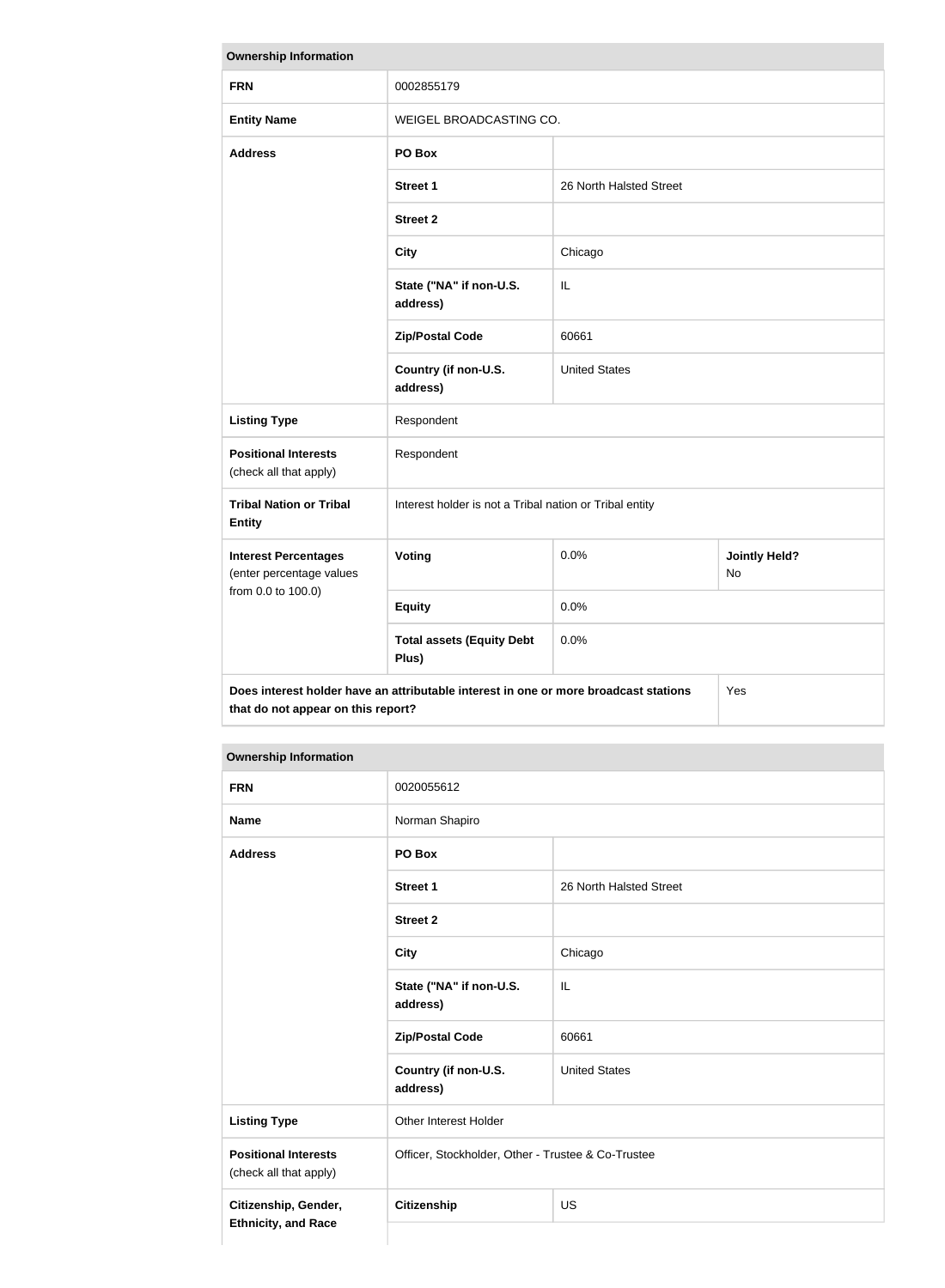| <b>Information (Natural</b><br><b>Persons Only)</b>                                                                        | <b>Gender</b>                             | Male                   |                             |  |
|----------------------------------------------------------------------------------------------------------------------------|-------------------------------------------|------------------------|-----------------------------|--|
|                                                                                                                            | <b>Ethnicity</b>                          | Not Hispanic or Latino |                             |  |
|                                                                                                                            | Race                                      | White                  |                             |  |
| <b>Interest Percentages</b><br>(enter percentage values<br>from 0.0 to 100.0)                                              | <b>Voting</b>                             | 78.0%                  | <b>Jointly Held?</b><br>No. |  |
|                                                                                                                            | <b>Equity</b>                             | 69.1%                  |                             |  |
|                                                                                                                            | <b>Total assets (Equity Debt</b><br>Plus) |                        |                             |  |
| Does interest holder have an attributable interest in one or more broadcast stations<br>that do not appear on this report? |                                           |                        | Yes                         |  |

| <b>Ownership Information</b>                                                                                                      |                                           |                         |                            |
|-----------------------------------------------------------------------------------------------------------------------------------|-------------------------------------------|-------------------------|----------------------------|
| <b>FRN</b>                                                                                                                        | 0020055653                                |                         |                            |
| <b>Name</b>                                                                                                                       | Fred Bishop                               |                         |                            |
| <b>Address</b>                                                                                                                    | PO Box                                    |                         |                            |
|                                                                                                                                   | <b>Street 1</b>                           | 26 North Halsted Street |                            |
|                                                                                                                                   | <b>Street 2</b>                           |                         |                            |
|                                                                                                                                   | <b>City</b>                               | Chicago                 |                            |
|                                                                                                                                   | State ("NA" if non-U.S.<br>address)       | IL                      |                            |
|                                                                                                                                   | <b>Zip/Postal Code</b>                    | 60661                   |                            |
|                                                                                                                                   | Country (if non-U.S.<br>address)          | <b>United States</b>    |                            |
| <b>Listing Type</b>                                                                                                               | Other Interest Holder                     |                         |                            |
| <b>Positional Interests</b><br>(check all that apply)                                                                             | Director, Other - Trustee & Co-Trustee    |                         |                            |
| Citizenship, Gender,                                                                                                              | <b>Citizenship</b>                        | <b>US</b>               |                            |
| <b>Ethnicity, and Race</b><br><b>Information (Natural</b>                                                                         | Gender                                    | Male                    |                            |
| Persons Only)                                                                                                                     | <b>Ethnicity</b>                          | Not Hispanic or Latino  |                            |
|                                                                                                                                   | Race                                      | White                   |                            |
| <b>Interest Percentages</b><br>(enter percentage values                                                                           | Voting                                    | 23.2%                   | <b>Jointly Held?</b><br>No |
| from 0.0 to 100.0)                                                                                                                | <b>Equity</b>                             | 90.7%                   |                            |
|                                                                                                                                   | <b>Total assets (Equity Debt</b><br>Plus) |                         |                            |
| Does interest holder have an attributable interest in one or more broadcast stations<br>Yes<br>that do not appear on this report? |                                           |                         |                            |

**Ownership Information**

| --          |               |  |
|-------------|---------------|--|
| <b>FRN</b>  | 0027096577    |  |
| <b>Name</b> | Evan Fieldman |  |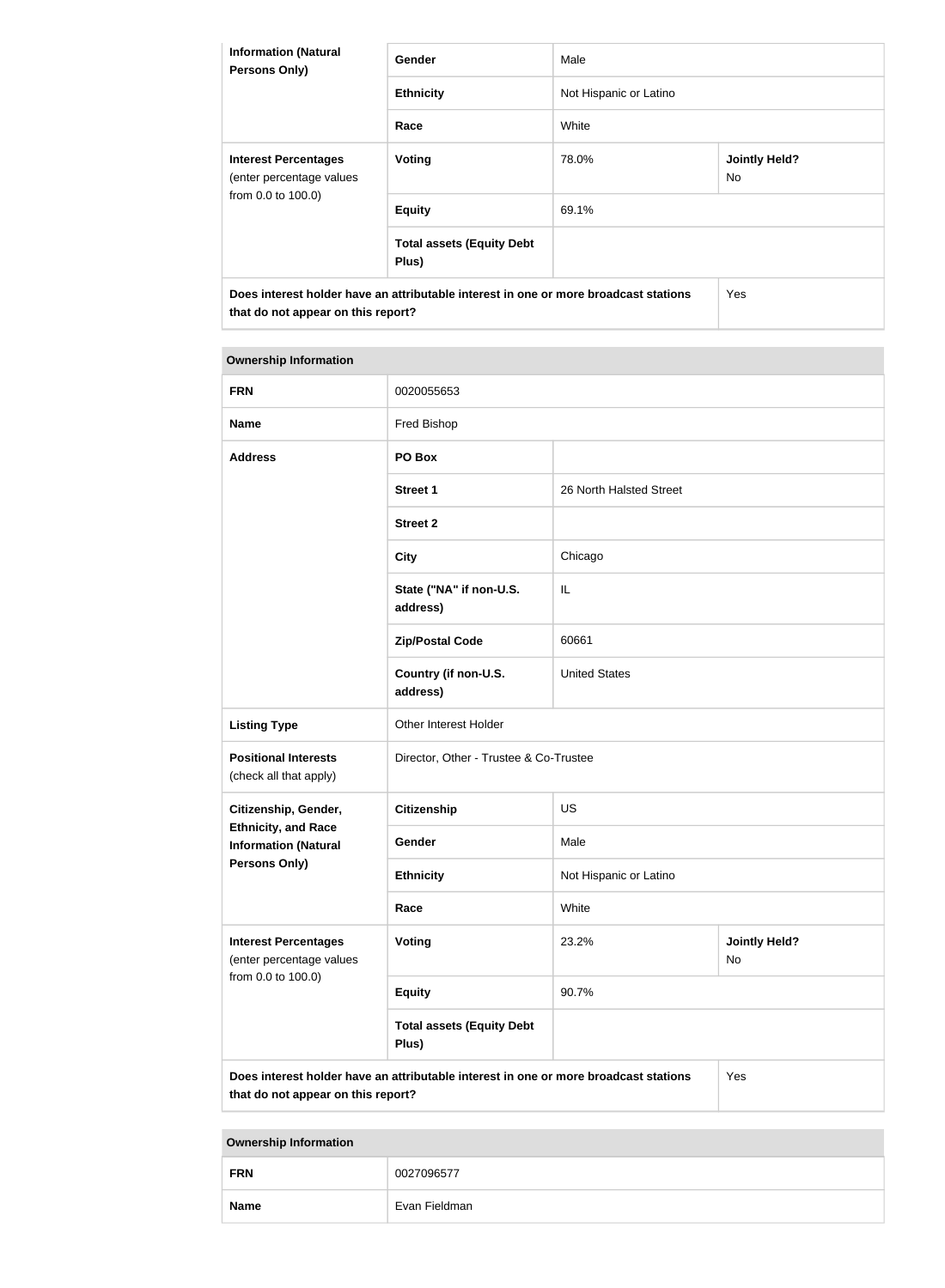| <b>Address</b>                                            | PO Box                                                                               |                         |                            |
|-----------------------------------------------------------|--------------------------------------------------------------------------------------|-------------------------|----------------------------|
|                                                           | <b>Street 1</b>                                                                      | 26 North Halsted Street |                            |
|                                                           | <b>Street 2</b>                                                                      |                         |                            |
|                                                           | <b>City</b>                                                                          | Chicago                 |                            |
|                                                           | State ("NA" if non-U.S.<br>address)                                                  | IL                      |                            |
|                                                           | <b>Zip/Postal Code</b>                                                               | 60661                   |                            |
|                                                           | Country (if non-U.S.<br>address)                                                     | <b>United States</b>    |                            |
| <b>Listing Type</b>                                       | Other Interest Holder                                                                |                         |                            |
| <b>Positional Interests</b><br>(check all that apply)     | Officer                                                                              |                         |                            |
| Citizenship, Gender,                                      | <b>Citizenship</b>                                                                   | <b>US</b>               |                            |
| <b>Ethnicity, and Race</b><br><b>Information (Natural</b> | Gender                                                                               | Male                    |                            |
| <b>Persons Only)</b>                                      | <b>Ethnicity</b>                                                                     | Not Hispanic or Latino  |                            |
|                                                           | Race                                                                                 | White                   |                            |
| <b>Interest Percentages</b><br>(enter percentage values   | Voting                                                                               | 0.0%                    | <b>Jointly Held?</b><br>No |
| from 0.0 to 100.0)                                        | <b>Equity</b>                                                                        | 0.0%                    |                            |
|                                                           | <b>Total assets (Equity Debt</b><br>Plus)                                            |                         |                            |
| that do not appear on this report?                        | Does interest holder have an attributable interest in one or more broadcast stations |                         | Yes                        |
|                                                           | (b) Respondent certifies that any interests, including equity, financial, or voting  |                         | Yes                        |

| interests, not reported in this filing are non-attributable. |
|--------------------------------------------------------------|
|                                                              |

If "No," submit as an exhibit an explanation.

| 3 |  |  |  |
|---|--|--|--|
|   |  |  |  |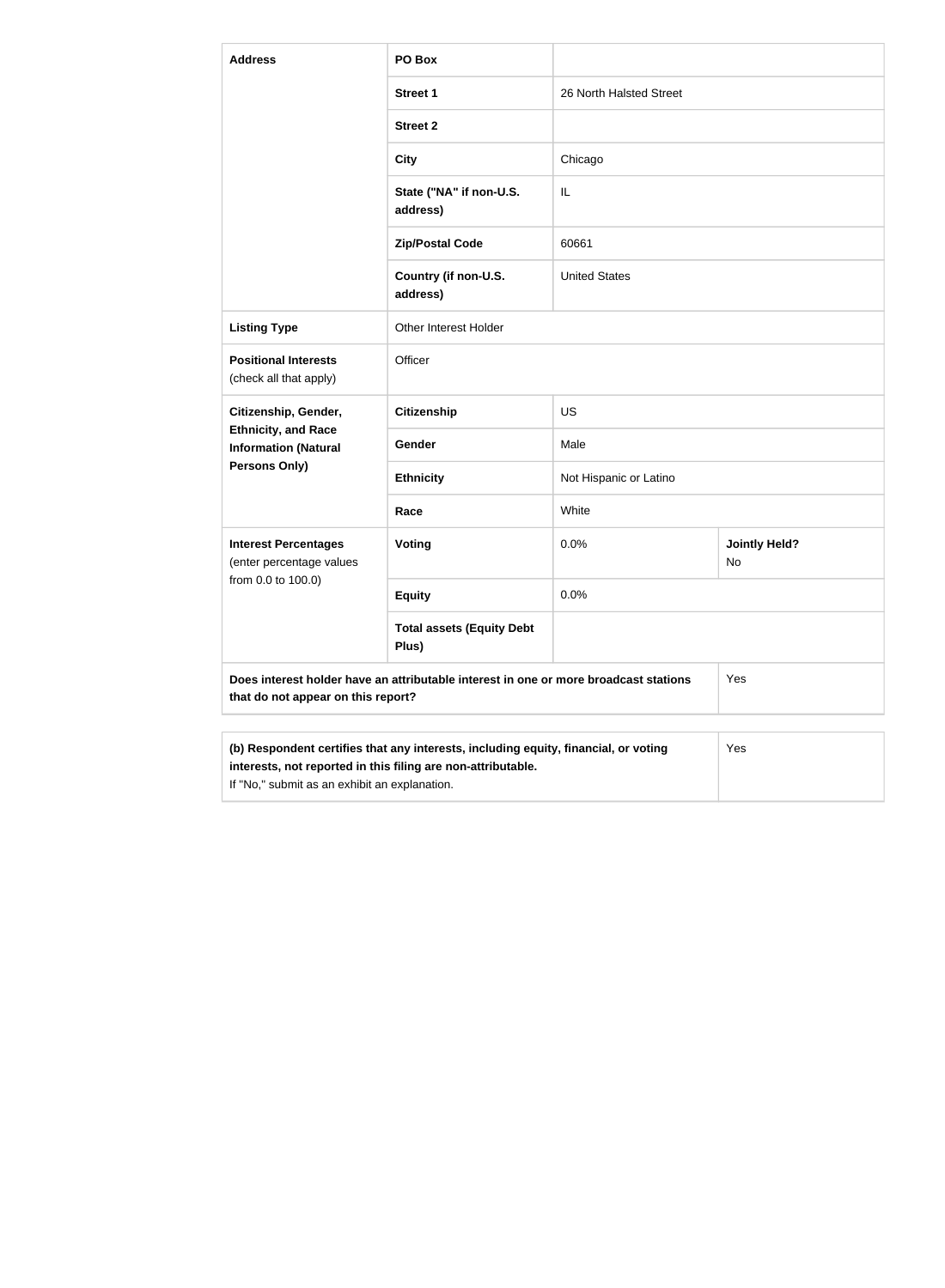

**(d) Are any of the individuals listed as an attributable interest holder in the Respondent married to each other or related to each other as parentchild or as siblings?** No

If "Yes," provide the following information for each such the relationship.

| (e) Is Respondent seeking an attribution exemption for any officer or director with<br>duties wholly unrelated to the Licensee(s)?                                                                                             | No |
|--------------------------------------------------------------------------------------------------------------------------------------------------------------------------------------------------------------------------------|----|
| If "Yes," complete the information in the required fields and submit an Exhibit fully describing<br>that individual's duties and responsibilities, and explaining why that individual should not be<br>attributed an interest. |    |

### **3. Organizational Chart (Licensees Only)**

Attach a flowchart or similar document showing the Licensee's vertical ownership structure including the Licensee and all entities that have attributable interests in the Licensee. Licensees with a single parent entity may provide a brief explanatory textual Exhibit in lieu of a flowchart or similar document. Licensees without parent entities should so indicate in a textual Exhibit.

**Non-Licensee Respondents should select "N/A" in response to this question.**

| <b>File Name</b>                                     | Uploaded By | <b>Attachment Type</b> | <b>Description</b>     |
|------------------------------------------------------|-------------|------------------------|------------------------|
| Weigel Biennial Ownership Chart (Finalized) 2019.pdf | Applicant   | <b>Ownership Chart</b> | <b>Ownership Chart</b> |